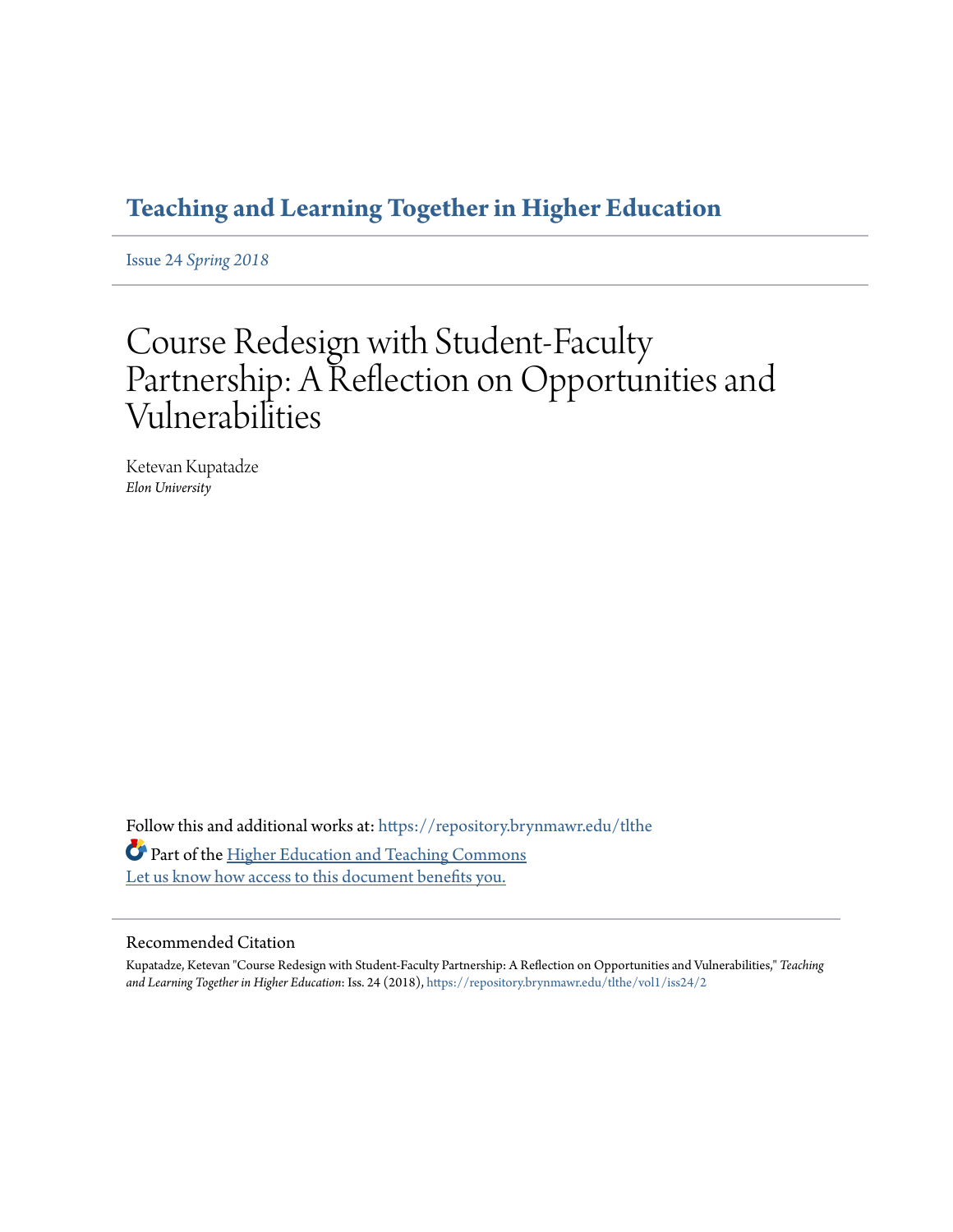#### **COURSE REDESIGN WITH STUDENT-FACULTY PARTNERSHIP: A REFLECTION ON OPPORTUNITIES AND VULNERABILITIES**

*Ketevan Kupatadze, Elon University, USA*

#### **Course Redesign: Reasons, Purpose and Process**

Several years ago, in partnership with two of my colleagues at Elon University, I decided to redesign a course in my discipline, Spanish language and Hispanic culture. My colleagues did the same in their respective disciplines. We collaborated with our students in order to engage in a dialogue about teaching and learning and, more importantly, to invite student voices into our conversations about pedagogy. In what follows, I describe the goals, the process, and the outcomes of my experience with student-faculty partnership on course (re)design, to later move to reflect on some of the opportunities, as well as risks and vulnerabilities involved in it.

My specific goals for this project were to revise an already existing course, then titled: "Advanced Spanish Composition," which was a required course for all Spanish minors and majors at that time. I was looking for in-depth student input on revision of the course syllabus, goals and learning outcomes, course assignments, as well as the selection of the most appropriate textbook. Throughout the years, I had modified the course considerably based primarily on my personal observations and student feedback. Students' final and mid-semester course evaluations, as well as focus-groups conducted by CATL, Elon University's Center for the Advancement of Teaching and Learning, had been extremely helpful in understanding students' expectations in the course and their overall response to it.

Thinking that more in-depth feedback from students would be beneficial, as well as wanting to engage students in the process of course design to improve their learning, I decided to work with students on various aspects of the course. While I wanted to invite student voices, I did not want to silence my own voice in this process, but rather engage in dialogue with them and create a space in which a more egalitarian relationship could be cultivated between us. I also was curious to know if students would be willing and capable of contributing meaningful insights to the overall design of the course, as well as see how this collaboration would alter my students' and my perception of the teaching and learning process and our respective roles in it and in relation to each other.

Research shows that student-faculty partnership on teaching and learning is rooted in the pedagogy that truly aims to be democratic (Manor et al., 2010; Cook-Sather & Alter, 2011). Manor et al. (2010) argue that power dynamics are the core of our (western) higher education system. Both the relationship established between the professors and the students and the physical space used to carry out this relationship are hierarchical. Teachers are the figures with almost total authority in the classroom, while students either of secondary or no authority at all (p. 10). Unfortunately, the established model based on such hierarchy, even when the hierarchy is seen as temporary, creates several profound problems that prevent students from thinking in a democratic way. First and foremost, the model discourages active participation of students in the process of their education—a characteristic that undoubtedly is an important attribute of a

1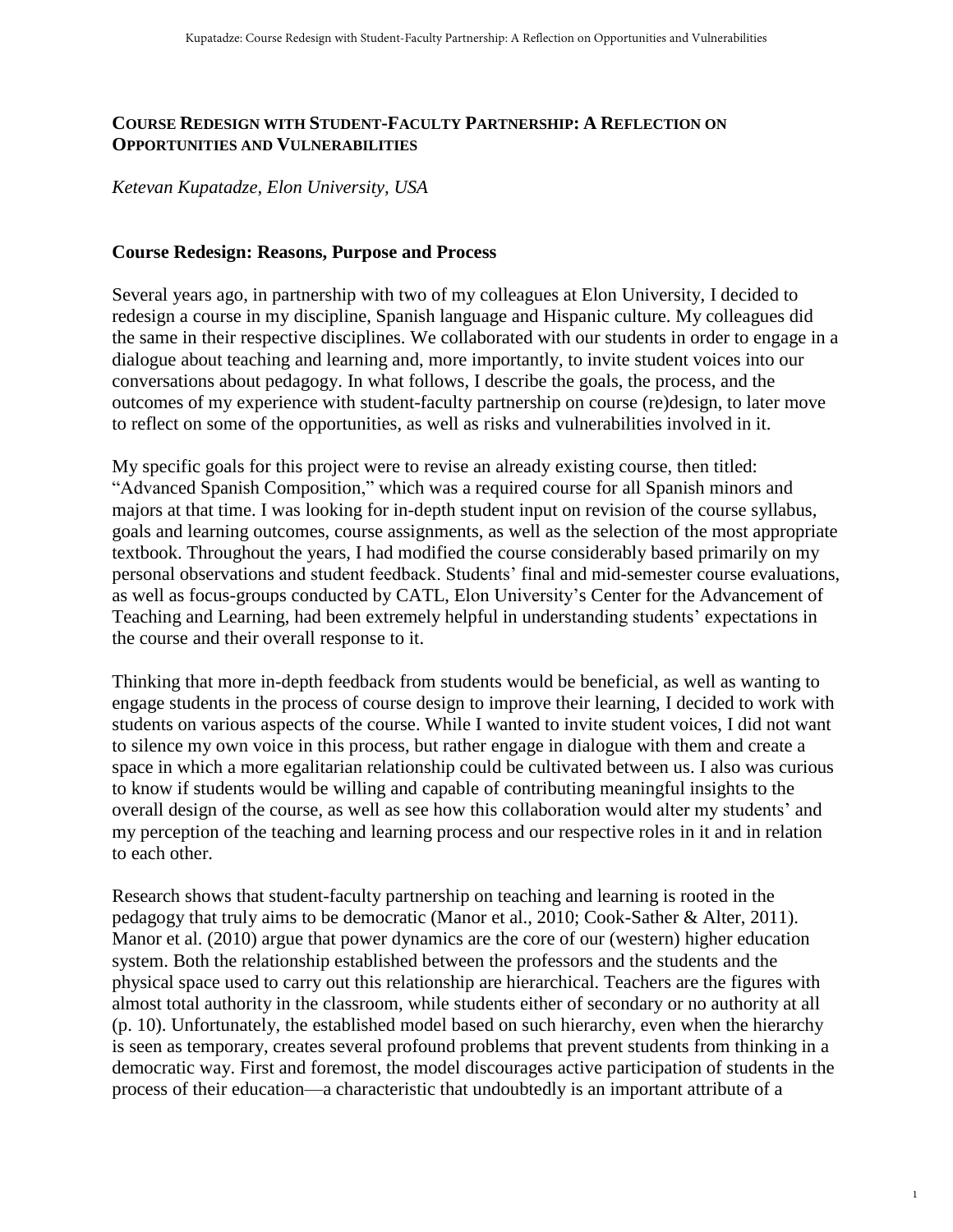democratic society or democratically minded individual. Manor et al. (2010) make a strong point that power and responsibility are interconnected, and where there is power there is more responsibility, while lack of power leads to less or no responsibility: "The students' perceived powerlessness in their own education translates into a lack of their taking responsibility for their own education" (p. 10).

Cook-Sather & Alter (2011), also capitalizing on the increased responsibility that it places on students, argue that student-faculty partnership offers us an opportunity to democratize education (p. 50). The authors argue that what the collaboration between students and teachers brings into play is "a more democratic dialogue—[…] making spaces for such dialogue within which faculty and students contemplate together how learning is or could be happening in college classrooms" (p. 50). Once we open up to the possibility of listening to others, once we enter into dialogue, the process becomes ongoing. The dialogue itself becomes transformative, placing both teachers and students in a "liminal" space; a space that is reciprocal, where teaching and learning is coconceptualized and co-constructed (Cook-Sather & Alter, 2011, p. 51).

With all of this in mind, I invited three of my former students to collaborate on course redesign. I decided from the very beginning that it was paramount that I invite former and not current students to collaborate because I strongly believed that the partnership would not succeed unless some sort of equality (at least, when it came to power relationships that exist between teachers and students) was established and such equality would be hard if not impossible to achieve if I worked with my current students. While I am not implying that power ever fully disappears in the relationship between faculty and students, I do think that student-faculty partnership attempts to and ultimately aims to equalize this relationship. I chose students based on the following: I already knew these students; they had taken the course with me during previous year; they exhibited diverse linguistic proficiency in order to address the differences that exist in the level of students' preparedness in the advanced language course I was planning to redesign; and they had shown dedication to and engagement with the language learning. These were all undergraduate level, but not all "A" students. Rather, they were students with diverse levels of knowledge who shared equal interest for the subject. Students were told in advance that the project would require a semester-long commitment with individual and group work of approximately 20 hours. Students were also promised a stipend of \$200 upon the completion of the project.

Inviting students whom I already knew was comforting, on the one hand, because I felt that we had already developed a respectful and trusting relationship with each other, but, on the other hand was unnerving, because these students had taken the course in question and, in the process of redesign, would be unavoidably criticizing some aspects of it. Quite frankly, I was scared. But I decided to take this step thinking that even if I had to listen to a lot of criticism, these were students whom I respected and who respected me, students who had agreed to engage in this partnership because of their dedication to the subject I taught and with the sincere desire to contribute to the process of improving our teaching and learning experiences. Through the process, I discovered that this very dedication to and engagement with the subject matter coming from the students was one of the most important reasons for the success of this partnership.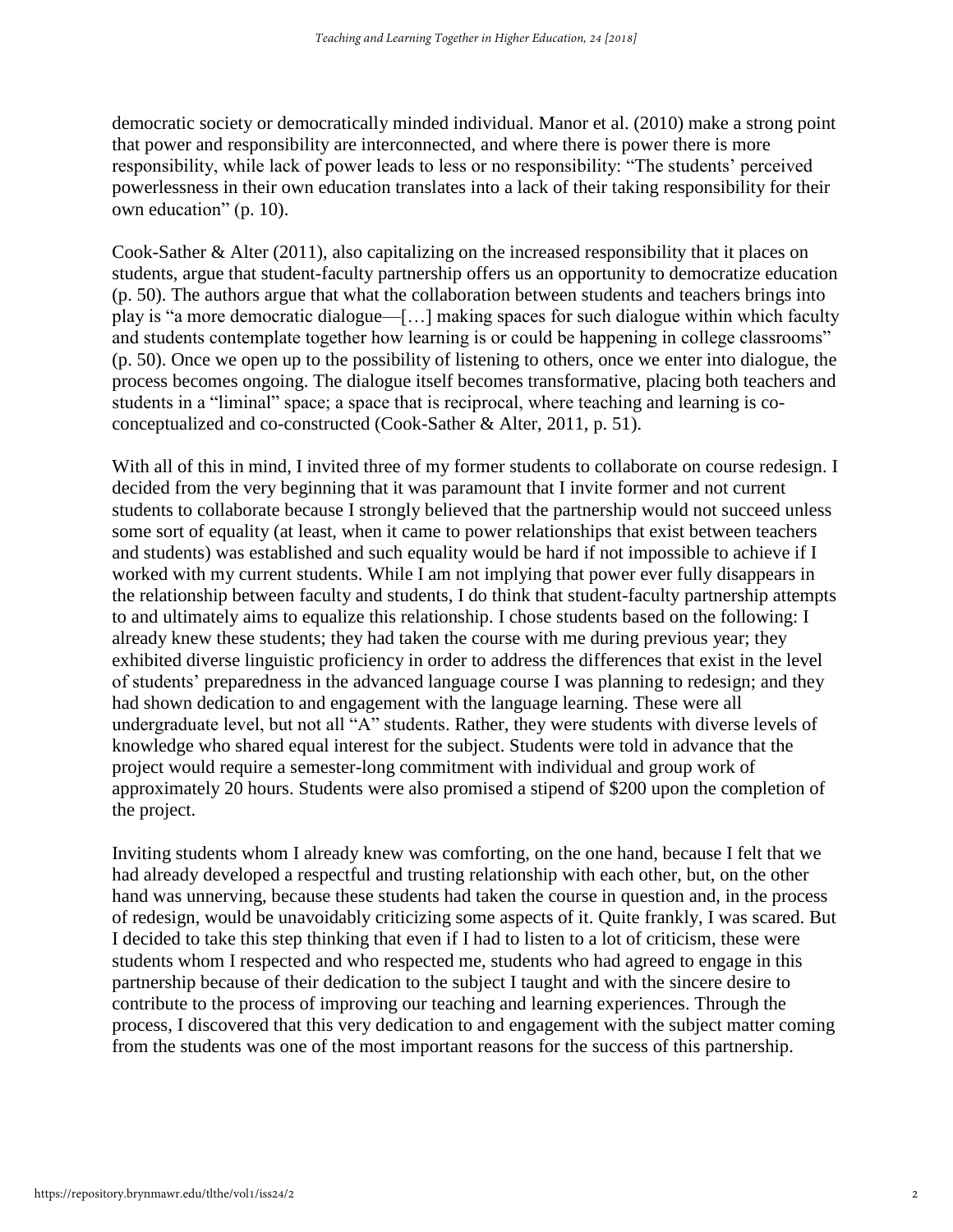I organized the process of the project in the following manner: Students were to a) reflect upon their initial expectations of the course and how they were or were not met; b) look at the syllabus of the course and rewrite the course objectives based on their needs and expectations; c) align the existing activities of the course (tests, projects, presentations, class discussions, grammar workshops, etc.) with the newly written (or rewritten) course objectives; d) add/eliminate activities when/if necessary, as well as adjust grade distribution for each activity; and e) think of an ideal textbook for newly redesigned course. For this final assignment, students wrote a list of components that an ideal textbook was to contain. I created a rubric based on their lists and after this, students evaluated six different textbooks and chose the one that met most of their expectations.

Table 1 provides the description of some of the changes made to the course with comments and reflections from students and faculty.

| Table 1                                                                                                     |                                                                                                                                                                                                                                                                                                                                                                                                                                                                                                                                                                                                                                                                                                                                                                                                                                                                                                                                                                                                                                                                                                                                                                                                                                                                                                                                                                                                                                                                                                                       |
|-------------------------------------------------------------------------------------------------------------|-----------------------------------------------------------------------------------------------------------------------------------------------------------------------------------------------------------------------------------------------------------------------------------------------------------------------------------------------------------------------------------------------------------------------------------------------------------------------------------------------------------------------------------------------------------------------------------------------------------------------------------------------------------------------------------------------------------------------------------------------------------------------------------------------------------------------------------------------------------------------------------------------------------------------------------------------------------------------------------------------------------------------------------------------------------------------------------------------------------------------------------------------------------------------------------------------------------------------------------------------------------------------------------------------------------------------------------------------------------------------------------------------------------------------------------------------------------------------------------------------------------------------|
| <b>Advanced Spanish Composition</b>                                                                         |                                                                                                                                                                                                                                                                                                                                                                                                                                                                                                                                                                                                                                                                                                                                                                                                                                                                                                                                                                                                                                                                                                                                                                                                                                                                                                                                                                                                                                                                                                                       |
| Change/contribution                                                                                         | Comments from faculty and student partners                                                                                                                                                                                                                                                                                                                                                                                                                                                                                                                                                                                                                                                                                                                                                                                                                                                                                                                                                                                                                                                                                                                                                                                                                                                                                                                                                                                                                                                                            |
| Learn about history,<br>civilization, and<br>diverse literary<br>authors of Spanish-<br>speaking societies. | Student partners suggested to structure the course based on historical<br>and literary content in order to focus more on different authors and<br>texts (cultural, historical, and literary) of the Hispanic societies. For<br>example, survey of Spanish-American civilization, history, literature,<br>etc.                                                                                                                                                                                                                                                                                                                                                                                                                                                                                                                                                                                                                                                                                                                                                                                                                                                                                                                                                                                                                                                                                                                                                                                                         |
|                                                                                                             | It was surprising to me to learn that student partners' primary goals<br>were to learn about the Spanish-speaking world while developing their<br>linguistic proficiency. One student said: "[In my AP Spanish class] we<br>went by culture and by country so [] through each unit we would do<br>grammar and vocab and like you know do reading from that culture"<br>(Student #2). While I didn't share students' opinion about the<br>pedagogical soundness of a survey course, I did agree that my courses<br>had to incorporate more cultural content. It is important to note that<br>this particular suggestion of students fostered a fundamental change to<br>the entire Spanish curriculum. Currently, the Spanish curriculum is<br>highly content focused and incorporates the development of students'<br>linguistic proficiency, cultural competency and critical thinking<br>through their exposure to the texts of different genres and historical<br>circumstances that have forged Spanish and Spanish-American<br>culture. We don't have courses titled "Advanced Spanish<br>Composition" any more, but rather ones that are titled "US-Spanish-<br>American Relations," "Socio-political Conflicts in the 20 <sup>th</sup> Century,"<br>"Race, Gender and Identity in Spain," etc. We focus on content while<br>simultaneously addressing linguistic proficiency. This change came<br>mainly following student partners' suggestions on placing more<br>emphasis on cultural competence. (Faculty) |
| Improve students'                                                                                           | Student partners pointed out that the course did and should focus on                                                                                                                                                                                                                                                                                                                                                                                                                                                                                                                                                                                                                                                                                                                                                                                                                                                                                                                                                                                                                                                                                                                                                                                                                                                                                                                                                                                                                                                  |
| knowledge of                                                                                                | developing their writing skills and on giving them effective writing                                                                                                                                                                                                                                                                                                                                                                                                                                                                                                                                                                                                                                                                                                                                                                                                                                                                                                                                                                                                                                                                                                                                                                                                                                                                                                                                                                                                                                                  |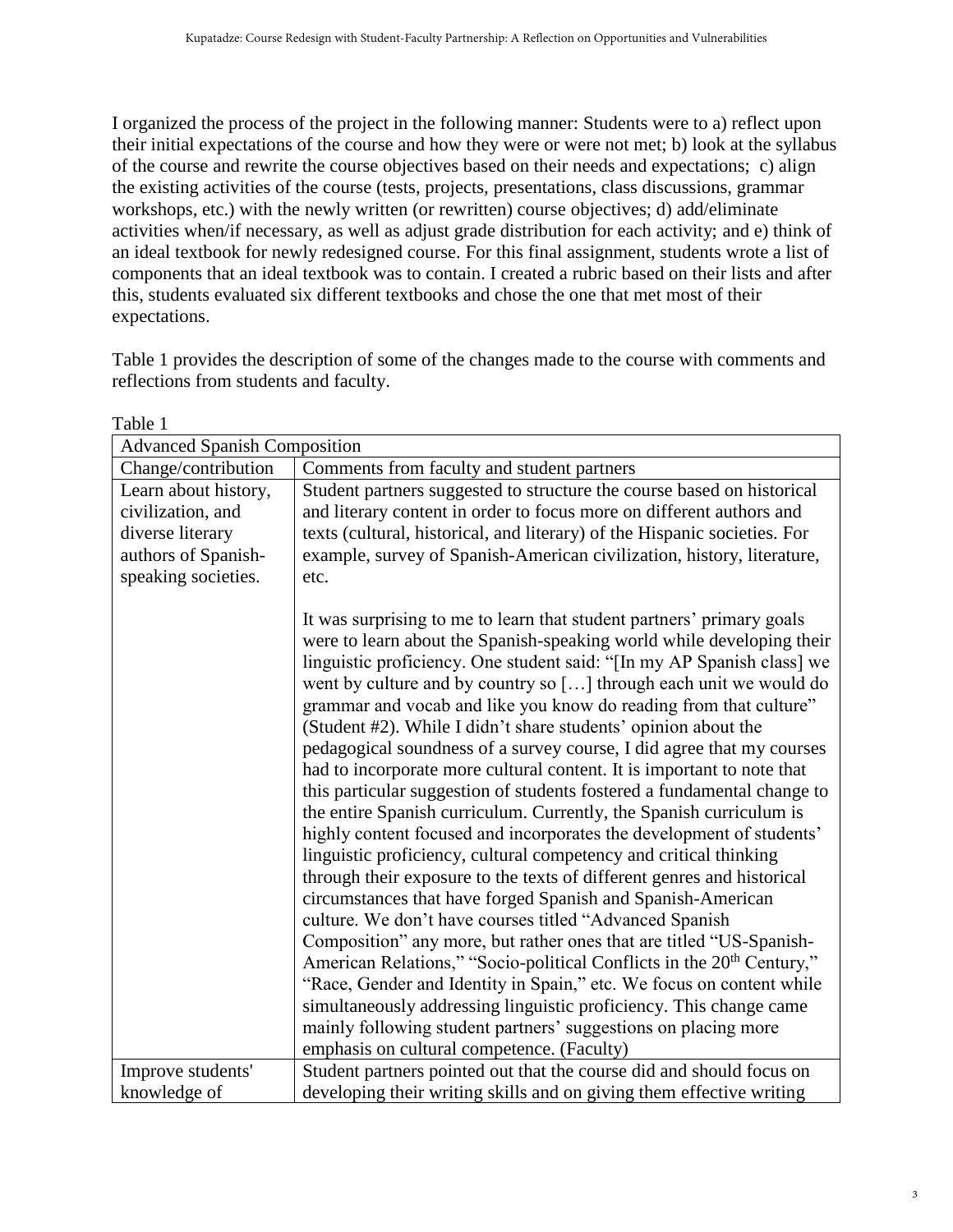| Spanish writing style<br>through reading of<br>original texts and<br>extensive writing<br>projects. | tools, but through the reading of original texts of varied genres and<br>styles.<br>Students also pointed out the importance of reading, as well as seeing<br>the interdependence of reading and writing. One student wrote:<br>"Through reading, I feel like I gained an understanding of how the<br>Spanish language is composed that I could transfer to my writing."<br>(Student #1)                                                                                                                                                                                                                                                                                                                                                                                                                                     |
|-----------------------------------------------------------------------------------------------------|------------------------------------------------------------------------------------------------------------------------------------------------------------------------------------------------------------------------------------------------------------------------------------------------------------------------------------------------------------------------------------------------------------------------------------------------------------------------------------------------------------------------------------------------------------------------------------------------------------------------------------------------------------------------------------------------------------------------------------------------------------------------------------------------------------------------------|
|                                                                                                     | Working on course expectations, objectives and requirements, as well<br>as on the rubric for textbook selection, I was surprised at how much<br>student partners' opinions matched mine. Speaking about their initial<br>expectations, student partners indicated that they were looking for<br>developing written, compositional skills; improving their<br>understanding of grammar and structures; and in general, reading and<br>writing a lot. They noted that the course should help them acquire a<br>much better understanding of typical sentence style, as well as the<br>structure of essays and the knowledge of effective writing tools in the<br>target language; the reading material should expose them to a variety<br>of writing styles, as well as a variety of culturally relevant content.<br>(Faculty) |
| Quizzes (vocabulary                                                                                 | Based on the feedback from student partners there will be as much                                                                                                                                                                                                                                                                                                                                                                                                                                                                                                                                                                                                                                                                                                                                                            |
| and grammar)                                                                                        | focus on testing students' reading comprehension and analysis skills                                                                                                                                                                                                                                                                                                                                                                                                                                                                                                                                                                                                                                                                                                                                                         |
| Reading                                                                                             | in the quizzes and exams as the knowledge of vocabulary and                                                                                                                                                                                                                                                                                                                                                                                                                                                                                                                                                                                                                                                                                                                                                                  |
| comprehension and                                                                                   | grammatical accuracy.                                                                                                                                                                                                                                                                                                                                                                                                                                                                                                                                                                                                                                                                                                                                                                                                        |
| analysis                                                                                            | Students noted that the quizzes should "test the knowledge of<br>Hispanic societies" (Student #1); "Have reading quizzes" (Student<br>$#2$ ).                                                                                                                                                                                                                                                                                                                                                                                                                                                                                                                                                                                                                                                                                |
| The instruction of<br>grammar                                                                       | Since students' linguistic proficiency varies dramatically, their goals<br>for the course were also different. Those who came to the course with<br>more advanced level of proficiency considered doing grammatical<br>exercises "boring" and "useless" (Student #3), while for those with<br>less proficiency these activities were essential. We tried to reach a<br>compromise by giving students a choice between completing the<br>grammar exercises and writing an essay. In the future, students would<br>have to consult with the instructor regarding the topic of the essay or<br>the activities of the grammar workbook in order to address their<br>personal weaknesses and/or interests.                                                                                                                        |

### **Opportunities**

Based on their reflections, student partners were highly engaged in the process of course redesign. As I indicated in the beginning, one of my main goals was to learn about students' perspectives on the goals and the meaning of partnering with a faculty on a teaching and learning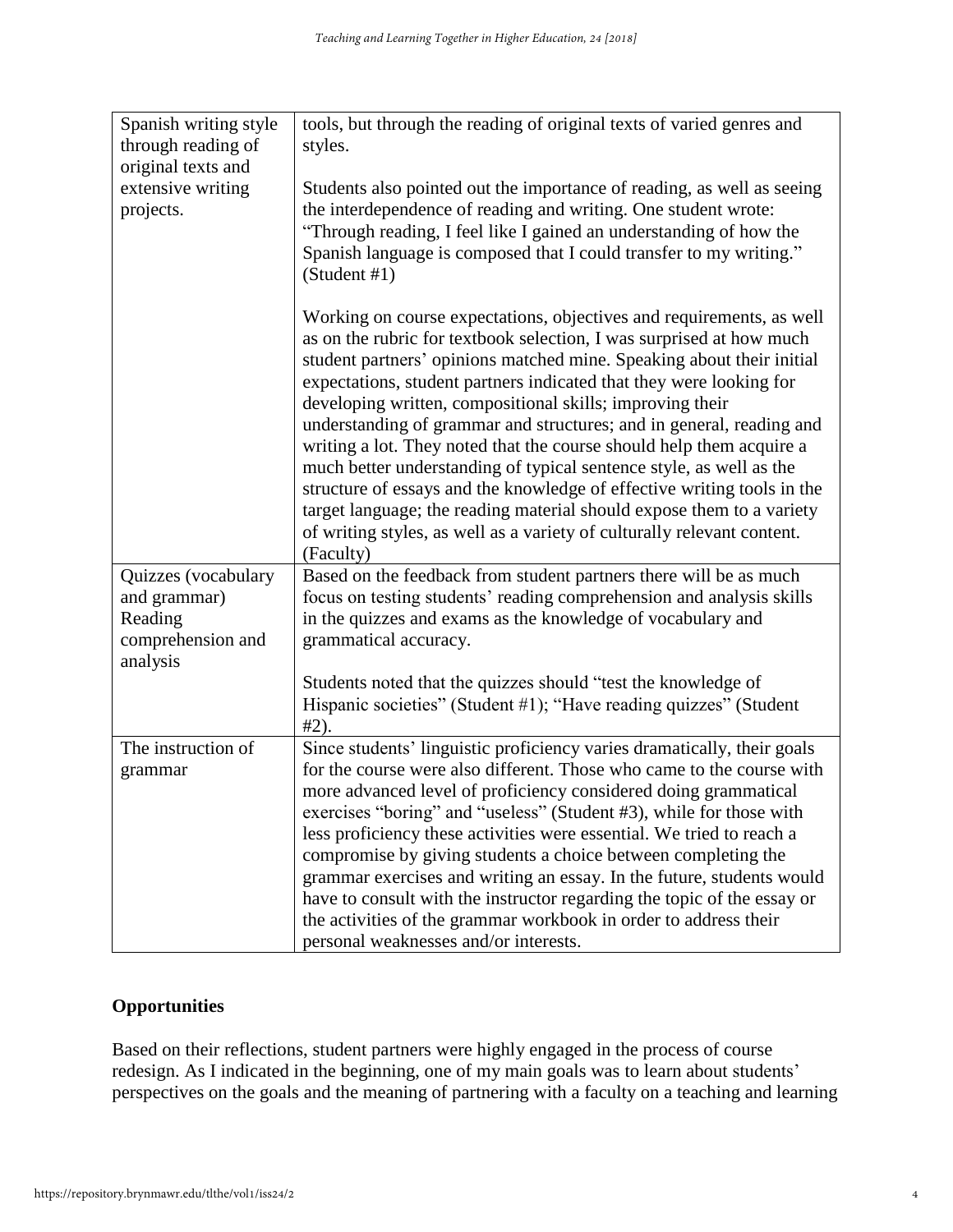related project. I conducted an initial survey to hear what students wanted to gain from this collaboration, as well as what they had to contribute to the process. According to the results of the survey, students wanted to:

- a. Learn what went into designing a course;
- b. Learn more about the particular subject of the course they were asked to redesign;
- c. Learn about teaching and develop pedagogical skills.

One of the student partners wrote: "I feel invested in the Spanish program [...] I am interested to learn how studies are conducted, [as well as other] important aspects of collaboration" (Student #1).

All of the students indicated gaining new insight into the teaching and learning process as a result of their participation. By the end of the project they wrote:

"[I]t kind of reminded me of how much goes into making a course obviously because when you're in a class you say why is the teacher doing this? This seems so irrelevant, stuff like that. But it's all tied together." (Student #3)

"I definitely realized it's a lot more complicated than I thought. Creating a syllabus from scratch would be one of the most difficult things I could think of. Just even changing what we already had was difficult and it was already based off of a course, so I respect the professors for that." (Student #1)

"So I realize more what the purpose of like the college writing course and the Spanish composition course were. I realized that they were helping me to develop my writing skills in these respective languages and that they were helping me to communicate effectively through writing." (Student #2).

Although students did not anticipate this, their follow-up reflections highlighted the ways the project made both parties rethink the traditional hierarchical relationship between teachers and students:

*It didn't seem like any sort of hierarchy existed. It just seemed like we were two groups on the same team, so maybe like she was the offensive and we were the defensive or something and we just had to collaborate. [...] Being willing to work together on the same level is crucial I think so that you're not missing any feedback that students might be intimidated to give.* (Student #1)

*[W]e did work mostly on the basis of our student-teacher relationship from last semester, but we also had more of a friendly relationship in the nature of the group setting. We did a lot of our group meetings, for example, at Irazu coffee shop rather than in a classroom or in the office. I feel like that gave us more of a friendly like, a friendly ambiance during these meetings and more open communication.* (Student #2)

[...] I think we all kind of had equal roles. [...] I felt more of partners I guess. I mean I *never felt like she was like I'm the teacher or this is what we're doing. She always really wanted to hear what, I mean obviously she wanted to hear what we all had to say and*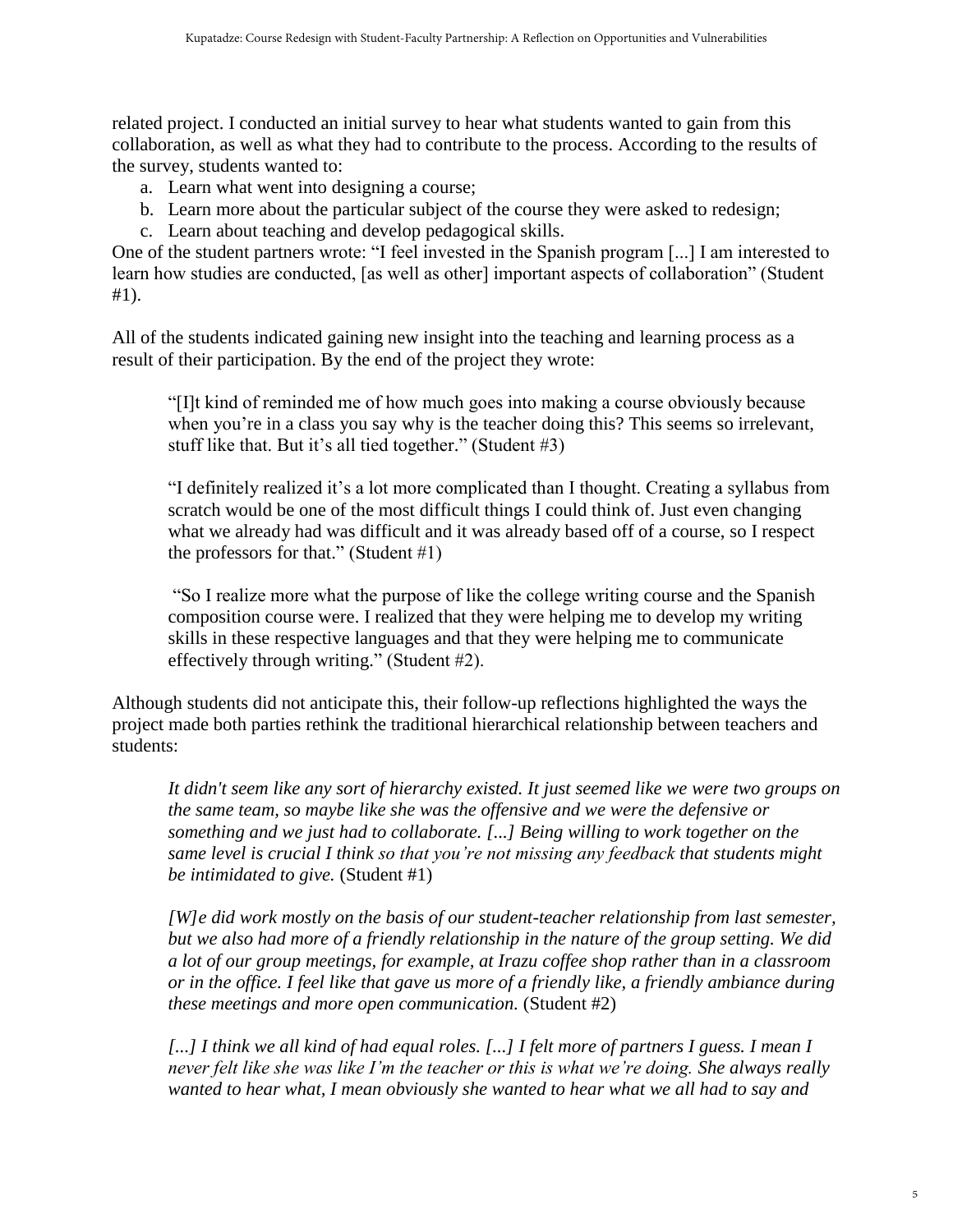was very interested in our feedback and asked can I have a copy of your notes, this is all *really helpful? [...] So I never felt like, I felt like we were all working on this together.*  (Student #3)

Students also overwhelmingly agreed that more of these kinds of projects would be beneficial.

*I think it's very important to get the feedback of the students in this way and it was nice to see that it's kind of really going to make a difference and I think that that's very important to always keep growing and changing.* (Student #1)

*[I]n an ideal world, I would love for all of the students in any regard to see how the syllabus is designed, that it really is designed with the students' best objectives in mind. And I think students kind of lose track of that a lot.* (Student #2)

*I think it's interesting that it's a project that's going on with the students. I think it's great that as students we have the option of getting involved and having like impacting something. I mean in a bigger school, I know that this would never really happen. It would just be the teachers talking and figuring out what to do with the course so I think it's really important that the students have a say in changing the course for the better basically based on their experience*. (Student #3)

#### **Risks and Vulnerabilities**

As I was starting the project of redesigning a course with student partners, my initial question and fear was: considering the fact that student-faculty partnership on teaching and learning is not a common or frequently referred to practice yet, how vulnerable will I be when I try to experiment with it? It is hard to ignore or overcome the existing power dynamic between faculty and students and the role that authority has in our current educational model. My initial fear with the project was making myself vulnerable, as students would criticize certain aspects of the course that had taken so much time and commitment from me to develop. I was afraid that students would interpret the invitation to collaborate on course design as a sign of insecurity and lack of experience and knowledge. As I mentioned earlier, it was scary to put myself in such a vulnerable position vis-à-vis students who often equate vulnerability with weakness. After all, I was their teacher incapable of making necessary changes on her own? Didn't she have enough practical and theoretical experience to design a course?

What gave me confidence was having taught the students involved in the project and having already developed mutual respect. It was absolutely crucial in making this project work for both sides. While we maintained the respect for each other, students started to see me as a 'partner' and a 'friend.' The project did destabilize the hierarchy, but didn't necessarily erase the mutual respect that is vital in faculty-student partnerships. In other words, inviting students as partners to co-design a course with me didn't in any way diminish the respect that they had for me and, on the other hand, reinforced the understanding that I respected and valued their opinions and standpoints and was willing to learn from them. As students' comments above showed, they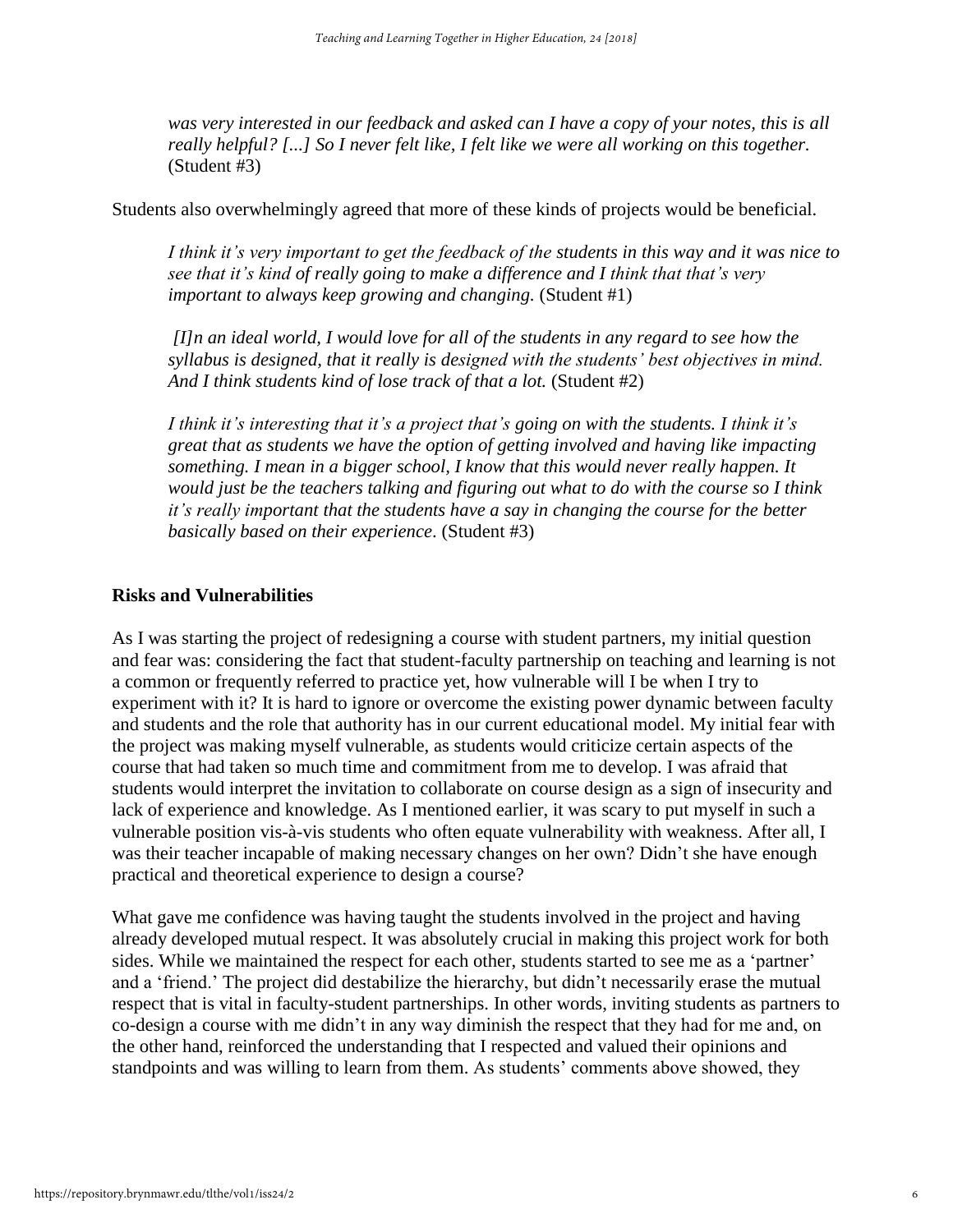were appreciative of the fact that the project forced all of us to occupy an equal role and see each other as partners, sharing responsibilities for teaching and learning equally.

I think that involving students as partners in teaching and learning should not be only about improving one's teaching; it should also be about improving learning, i.e. helping students develop a better understanding of what teaching entails and, hoping that by involving them in the design and development of course and/or curriculum components, they will become more engaged, more invested learners and, consequently, change their attitude towards the process of learning, viewing it as an equal responsibility of both teachers and students. Research has undoubtedly shown that involving students in the process of pedagogical decision-making improves their engagement and makes them take more responsibility towards their education (Cook-Sather & Abbot, 2016; Manor et al., 2010; Werder et al., 2012). My experience partnering with students certainly showed me how little students knew about the process of making pedagogical decisions when designing a course and how much more appreciative of this work they were after completing the project. Nonetheless, it also showed me that students thought of their task as one that was to improve teaching, not necessarily learning. They didn't always see this partnership as an opportunity to develop a new perspective about themselves as learners nor an opportunity to establish equal, nonhierarchical relationship between them and faculty. For example, in their final reflections couple of students wrote:

*I did recognize as a student that the composition course that I completed last semester was a bit disjointed, and obviously I wasn't the only one that felt that way. […] I don't really know necessarily what other courses need this sort of restructuring. In which case, maybe it would be a waste of time if all courses had to be redesigned by students, potentially.* (Student #2)

*I'm sure that there are other departments at this school that could use some help as well. I think it's definitely beneficial because you know if there were, in chemistry, like my class personally, there were so many things were he was like oh you don't really need to learn but it's really interesting and I think it's cool, so. And he would go in for 20 min in class about it and meanwhile we didn't get to the 3 chapters that we needed. So kind of shaping it and re-directing it, because I think maybe it's gone off track a little bit.* (Student #3)

Students' comments in this case point at how vulnerable a professor might be in a situation in which students see their invitation to collaborate as a 'cry for help' and assume a certain air of superiority that is not necessarily intentional, but rather subconscious. These comments, even if accompanied by others that seemed more reflective and positive, made me think of certain aspects of student-faculty partnerships that would need to be addressed beforehand: primarily, having a deliberate and constant dialogue between faculty and students about the reasons of partnership and our individual roles in it.

These comments of student partners point to the importance of considering the following issues that seem to be the by-products of the educational model that is currently in place: the existing power dynamics between faculty and students and the role that authority actually has in our current educational model and the importance of laying the groundwork for partnership and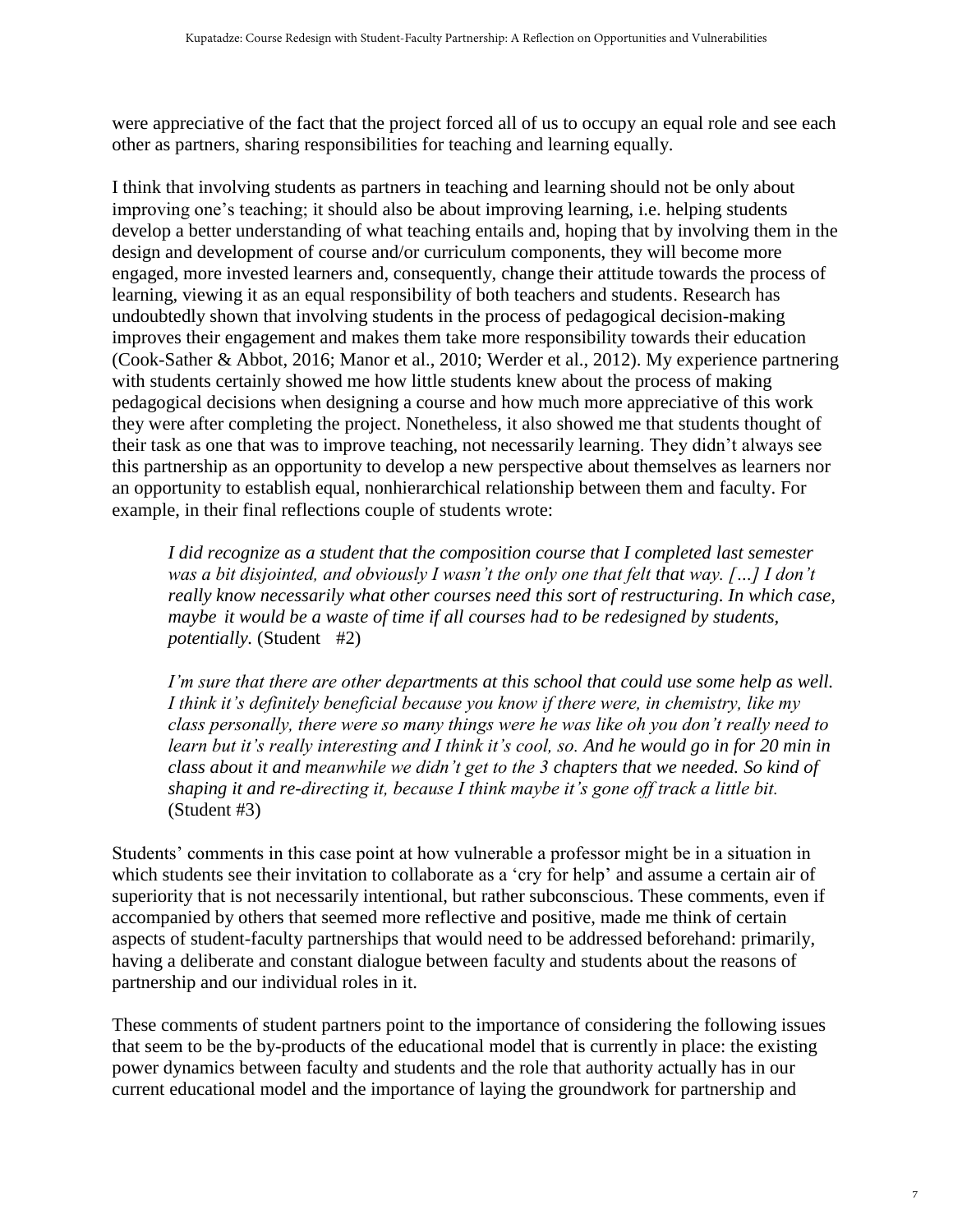doing it systematically with regular discussion about its pedagogical merit and value of partnership and collaboration.

I fear that for many faculty apprehensive of engaging in partnership with students to co-design teaching and learning, this is also the case: invitation to partner on course (re)design tends to be understood as an acknowledgement of faculty's imperfection, as the questioning of their expertise. So, I believe that it is up to those who have experience with student-faculty partnership to stress that pedagogical partnerships are supposed to enhance student learning experiences by developing awareness of their identities as learners and of the dialogical nature of teaching and learning. I also believe that addressing these issues directly with students can be helpful in overcoming some of the fears as well as the misconceptions about pedagogical partnership. In hindsight, I wish I had had more honest and lengthy conversations with students not only about my own fears, but also about what my expectations of partnership were in terms of destabilizing our preconceived roles and identities as teachers and learners.

When considering whether to collaborate with students on course, assignment, or curricular design and on the issues of teaching and learning in general, it is important to be clear from the very start about the reasons for which one partners. My personal experience has proven to me that if students and faculty think that collaboration is set up solely to improve teaching, their attitude might prevent genuine partnership from developing. The initial intent to partner, i.e. treat each other as equals, is skewed from the start. So, it is my belief that neither faculty nor students should think of the partnership process as faculty's desire to improve their teaching, but instead, as a way of helping students develop a better understanding of the pedagogical choices made when creating an assignment, a course, or a curriculum. Both, faculty and students should be thinking of this type of collaboration as an educational experience for students and faculty, an experience that will foster their engagement with and understanding of the subject and promote a higher education system that is based on more democratic and egalitarian principles.

#### **References**

Cook-Sather, A., & Abbot, S. (2016). Translating partnerships: How faculty-student collaboration in explorations of teaching and learning can transform perceptions, terms, and selves. Teaching & Learning Inquiry, 4(2), 1-14. Retrieved from <http://dx.doi.org/10.20343/10.20343/teachlearninqu.4.2.5>

Cook-Sather, A. and Alter, Z. (2011). What is and what can be: How a liminal position can change learning and teaching in higher education. *Anthropology & Education Quarterly*, *42,* 1, 37-53.

Manor, C., Block-Schulman, S., Flannery, K., Felten, P. (2010). Foundations of student-faculty partnerships in the Scholarship of Teaching and Learning. In C. Werder and M.M. Otis (eds.), *Engaging Students Voices in the Study of Teaching and Learning* (pp. 3–15). Sterling, VA: Stylus.